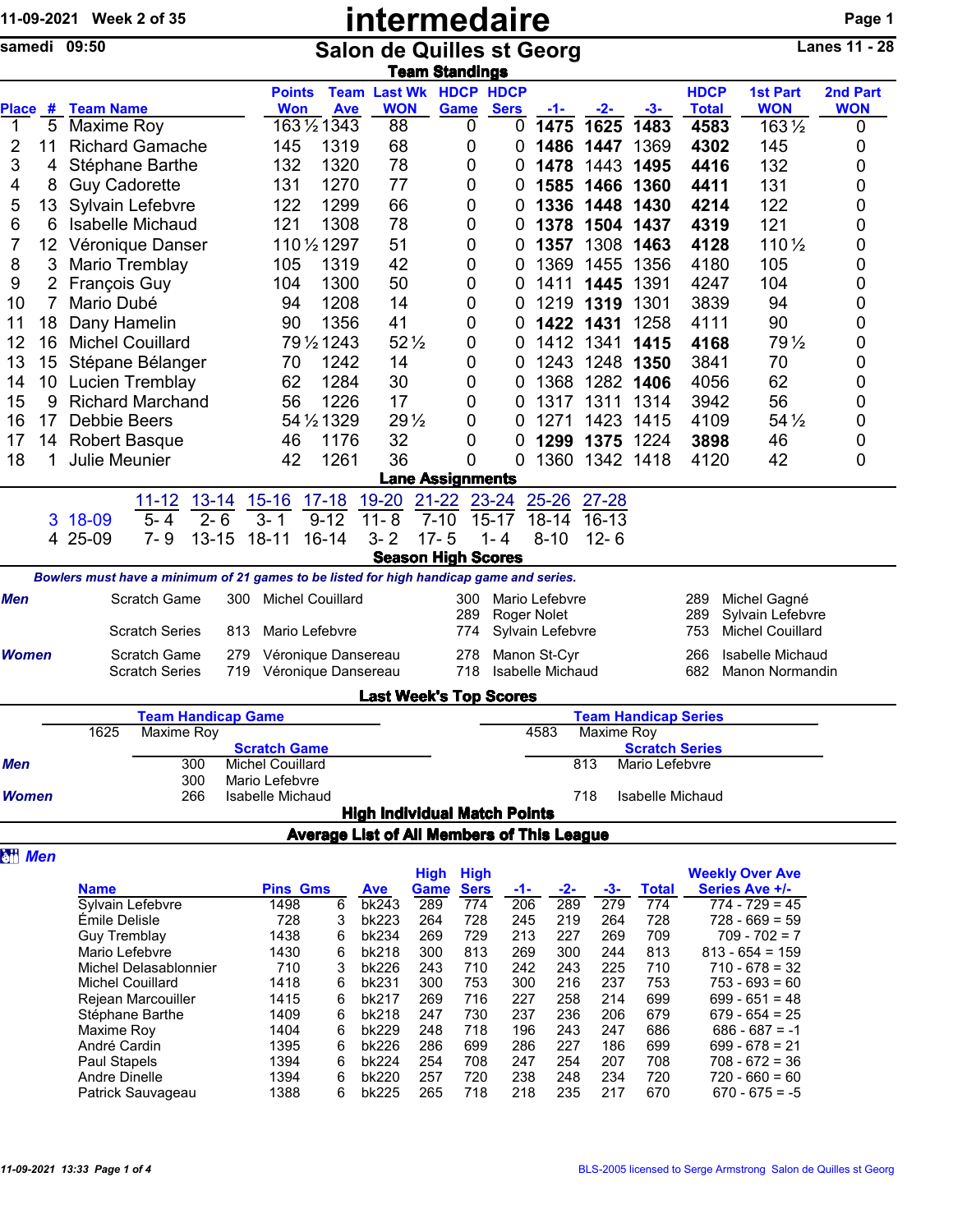| <u>11-09-</u> 2021 | Week 2 of 35                                |                 |        | intermedaire   |             | Page 2      |            |                |            |              |                                          |  |
|--------------------|---------------------------------------------|-----------------|--------|----------------|-------------|-------------|------------|----------------|------------|--------------|------------------------------------------|--|
|                    |                                             |                 |        |                | <b>High</b> | <b>High</b> |            |                |            |              | <b>Weekly Over Ave</b>                   |  |
|                    | <b>Name</b>                                 | <b>Pins Gms</b> |        | <b>Ave</b>     | <b>Game</b> | <b>Sers</b> | <u>-1-</u> | $-2-$          | $-3-$      | <b>Total</b> | <b>Series Ave +/-</b>                    |  |
|                    | Roger Nolet                                 | 689             | 3      | bk224          | 289         | 689         | a224       | a224           | a224       | 672          | $672 - 672 = 0$                          |  |
|                    | Dany Beaulac                                | 1376            | 6      | 229            | 259         | 701         | 188        | 245            | 242        | 675          | $675 - 699 = -24$                        |  |
|                    | René Lavigne                                | 1373            | 6      | bk215          | 277         | 737         | 185        | 247            | 204        | 636          | $636 - 645 = -9$                         |  |
|                    | Dany Hamelin                                | 1366            | 6      | bk231          | 242         | 707         | 242        | 212            | 205        | 659          | $659 - 693 = -34$                        |  |
|                    | Vincent Gagnon                              | 1366            | 6      | 227            | 259         | 741         | 226        | 259            | 256        | 741          | $741 - 624 = 117$                        |  |
|                    | Sébastien Lagarde                           | 1362            | 6      | bk233          | 260         | 712         | 237        | 259            | 216        | 712          | $712 - 699 = 13$                         |  |
|                    | Réjean Boivin                               | 1361            | 6      | bk223          | 258         | 686         | 202        | 226            | 258        | 686          | $686 - 669 = 17$                         |  |
|                    | Denis Dansereau                             | 679             | 3      | bk193          | 255         | 679         | 255        | 202            | 222        | 679          | $679 - 579 = 100$                        |  |
|                    | <b>Patrick Robert</b>                       | 1354            | 6      | bk237          | 258         | 712         | 218        | 257            | 167        | 642          | $642 - 711 = -69$                        |  |
|                    | <b>Francois Lafrance</b><br>François Dionne | 1349<br>669     | 6<br>3 | bk232<br>bk239 | 257<br>237  | 687<br>669  | 257<br>216 | 213<br>216     | 217<br>237 | 687<br>669   | $687 - 696 = -9$<br>$669 - 717 = -48$    |  |
|                    | René Plamondon                              | 1337            | 6      | bk228          | 256         | 669         | 246        | 222            | 200        | 668          | $668 - 684 = -16$                        |  |
|                    | Daniel Jobin                                | 1336            | 6      | bk211          | 236         | 687         | 225        | 227            | 235        | 687          | $687 - 633 = 54$                         |  |
|                    | Denis Riopel                                | 668             | 3      | bk232          | 238         | 668         | 238        | 236            | 194        | 668          | $668 - 696 = -28$                        |  |
|                    | Jocelyn Vaillancourt                        | 1334            | 6      | bk217          | 279         | 677         | 225        | 221            | 231        | 677          | $677 - 651 = 26$                         |  |
|                    | <b>Robert Lemeieux</b>                      | 1324            | 6      | bk213          | 235         | 664         | 235        | 227            | 198        | 660          | $660 - 639 = 21$                         |  |
|                    | Michel Gagné                                | 1322            | 6      | bk221          | 289         | 712         | 215        | 200            | 195        | 610          | $610 - 663 = -53$                        |  |
|                    | Michel Tremblay                             | 1319            | 6      | bk227          | 275         | 679         | 210        | 189            | 241        | 640          | $640 - 681 = -41$                        |  |
|                    | Stéphane Bélanger                           | 1315            | 6      | bk223          | 255         | 673         | 209        | 178            | 255        | 642          | $642 - 669 = -27$                        |  |
|                    | Michel Jubinville                           | 654             | 3      | bk194          | 228         | 654         | a194       | a194           | a194       | 582          | $582 - 582 = 0$                          |  |
|                    | Jean cornudet                               | 1304            | 6      | bk227          | 244         | 653         | 244        | 232            | 175        | 651          | $651 - 681 = -30$                        |  |
|                    | <b>Yves Beaudry</b>                         | 1303            | 6      | bk206          | 247         | 665         | 165        | 226            | 247        | 638          | $638 - 618 = 20$                         |  |
|                    | Richard Gamache                             | 649             | 3      | bk208          | 237         | 649         | a208       | a208           | a208       | 624          | $624 - 624 = 0$                          |  |
|                    | Patrick Benson                              | 1296            | 6      | bk217          | 247         | 665         | 203        | 237            | 225        | 665          | $665 - 651 = 14$                         |  |
|                    | Serge Massé                                 | 1285            | 6      | bk222          | 238         | 685         | 170        | 193            | 237        | 600          | $600 - 666 = -66$                        |  |
|                    | André Tremblay                              | 1067            | 5      | bk225          | 236         | 613         | 162        | 236            | 215        | 613          | $613 - 675 = -62$                        |  |
|                    | Stephane Belval                             | 633             | 3      | bk231          | 220         | 633         | 193        | 220            | 220        | 633          | $633 - 693 = -60$                        |  |
|                    | <b>Guy Cadorette</b>                        | 1266            | 6      | bk210          | 258         | 688         | 258        | 226            | 204        | 688          | $688 - 630 = 58$                         |  |
|                    | Jean-Paul Bellerose                         | 1263            | 6      | bk229          | 236         | 651         | 226        | 189            | 236        | 651          | $651 - 687 = -36$                        |  |
|                    | <b>Felix St-Pierre</b>                      | 1262            | 6      | bk214          | 278         | 684         | 178        | 228            | 278        | 684          | $684 - 642 = 42$                         |  |
|                    | Michel Landry                               | 1260            | 6      | bk213          | 245         | 665         | 185        | 223            | 187        | 595          | $595 - 639 = -44$                        |  |
|                    | Martin Vandelac                             | 1259            | 6      | bk222          | 258         | 665         | 216        | 182            | 196        | 594          | $594 - 666 = -72$                        |  |
|                    | Mario Tremblay                              | 629             | 3      | bk219          | 238         | 629         | a219       | a219           | a219       | 657          | $657 - 657 = 0$                          |  |
|                    | Alexandre Dubé<br>Denis Fournier            | 1248<br>1247    | 6<br>6 | 208<br>bk200   | 250<br>233  | 626<br>639  | 192<br>202 | 216<br>233     | 214<br>204 | 622<br>639   | $622 - 624 = -2$<br>$639 - 600 = 39$     |  |
|                    | Normand Meunier                             | 1244            | 6      | bk214          | 249         | 712         | 216        | 249            | 247        | 712          | $712 - 642 = 70$                         |  |
|                    | Eric Michaud                                | 1228            | 6      | bk219          | 231         | 615         | 180        | 204            | 231        | 615          | $615 - 657 = -42$                        |  |
|                    | Daniel Fiorito                              | 1228            | 6      | bk217          | 248         | 640         | 181        | 248            | 211        | 640          | $640 - 651 = -11$                        |  |
|                    | Gérald St-Georges                           | 1220            | 6      | bk213          | 224         | 611         | 187        | 200            | 224        | 611          | $611 - 639 = -28$                        |  |
|                    | Serge Fournier                              | 607             | 3      | bk222          | 237         | 607         | 237        | 191            | 179        | 607          | $607 - 666 = -59$                        |  |
|                    | Marc-Antoine Vaillancourt                   | 1208            | 6      | bk208          | 226         | 653         | 226        | 207            | 220        | 653          | $653 - 624 = 29$                         |  |
|                    | Lucien Tremblay                             | 1205            | 6      | bk207          | 257         | 698         | 181        | 185            | 141        | 507          | $507 - 621 = -114$                       |  |
|                    | Dave Lefebvre                               | 1196            | 6      | bk214          | 236         | 646         | 204        | 236            | 206        | 646          | $646 - 642 = 4$                          |  |
|                    | <b>Richard Marchand</b>                     | 1193            | 6      | bk230          | 216         | 601         | 192        | 184            | 216        | 592          | $592 - 690 = -98$                        |  |
|                    | Mario Dubé                                  | 1191            | 6      | 198            | 229         | 623         | 196        | 178            | 194        | 568          | $568 - 621 = -53$                        |  |
|                    | <b>Richard Dinelle</b>                      | 1182            | 6      | bk215          | 215         | 606         | 186        | 188            | 202        | 576          | $576 - 645 = -69$                        |  |
|                    | Denis Lefebvre                              | 577             | 3      | bk213          | 205         | 577         | 205        | 193            | 179        | 577          | $577 - 639 = -62$                        |  |
|                    | François Guy                                | 576             | 3      | bk231          | 226         | 576         | 226        | 168            | 182        | 576          | $576 - 693 = -117$                       |  |
|                    | Jeremy St-Pierre                            | 1152            | 6      | 192            | 228         | 606         | 210        | 159            | 177        | 546          | $546 - 606 = -60$                        |  |
|                    | Allan Gallagher                             | 563             | 3      | bk221          | 214         | 563         | 190        | 159            | 214        | 563          | $563 - 663 = -100$                       |  |
|                    | Felice Compierchio                          | 1104            | 6      | bk198          | 204         | 556         | 171        | 204            | 181        | 556          | $556 - 594 = -38$                        |  |
|                    | <b>Gaston Tougas</b>                        | 1056            | 6      | bk193          | 231         | 561         | 141        | 231            | 123        | 495          | $495 - 579 = -84$                        |  |
|                    | <b>Bernard Savard</b>                       | 1043            | 6      | bk201          | 203         | 545         | 203        | 182            | 160        | 545          | $545 - 603 = -58$                        |  |
|                    | André Rioux                                 | 511             | 3      | bk212          | 197         | 511         | 197        | 150            | 164        | 511          | $511 - 636 = -125$                       |  |
|                    | Norman Dunn                                 | 501             | 3      | bk208          | 176         | 501         | 163        | 162            | 176        | 501          | $501 - 624 = -123$                       |  |
|                    | Eric Latour                                 | 957             | 6      | bk197          | 208         | 480         | 143        | 139            | 198        | 480          | $480 - 591 = -111$                       |  |
|                    | <b>Patrick St-Pierre</b>                    | 947<br>911      | 6<br>6 | bk208          | 197<br>171  | 494         | 197        | 133            | 164        | 494          | $494 - 624 = -130$                       |  |
|                    | <b>Bob Basque</b><br>Ivan Gélinas           | 412             | 3      | bk186<br>bk180 | 171         | 468<br>412  | 152<br>111 | 159<br>171     | 132<br>130 | 443<br>412   | $443 - 558 = -115$<br>$412 - 540 = -128$ |  |
|                    | François Boisvert                           | 801             | 6      | bk187          | 181         | 467         | 181        | 144            | 142        | 467          | $467 - 561 = -94$                        |  |
|                    | Michel Coté                                 | 0               | 0      | bk212          | 0           | 0           | a212       | a212           | a212       | 636          | $636 - 636 = 0$                          |  |
|                    | Roland Dagenais                             | 0               | 0      | bk204          | 0           | 0           | a204       | a204           | a204       | 612          | $612 - 612 = 0$                          |  |
|                    | luc Godin                                   | 0               | 0      | <b>bk238</b>   | 0           | 0           | a238       | a238           | a238       | 714          | $714 - 714 = 0$                          |  |
|                    | Gilles Ayotte                               | 0               | 0      | bk229          | 0           | 0           | a229       | a229           | a229       | 687          | $687 - 687 = 0$                          |  |
|                    | Sylvain Boisclair                           | 0               | 0      | 180            | 0           | 0           | a180       | a180           | a180       | 540          | $540 - 540 = 0$                          |  |
|                    | Gilles Guertin                              | 0               | 0      | bk210          | 0           | 0           | a210       | a210           | a210       | 630          | $630 - 630 = 0$                          |  |
|                    | <b>Michel Paquette</b>                      | 0               | 0      | bk212          | 0           | $\Omega$    |            | a212 a212 a212 |            | 636          | $636 - 636 = 0$                          |  |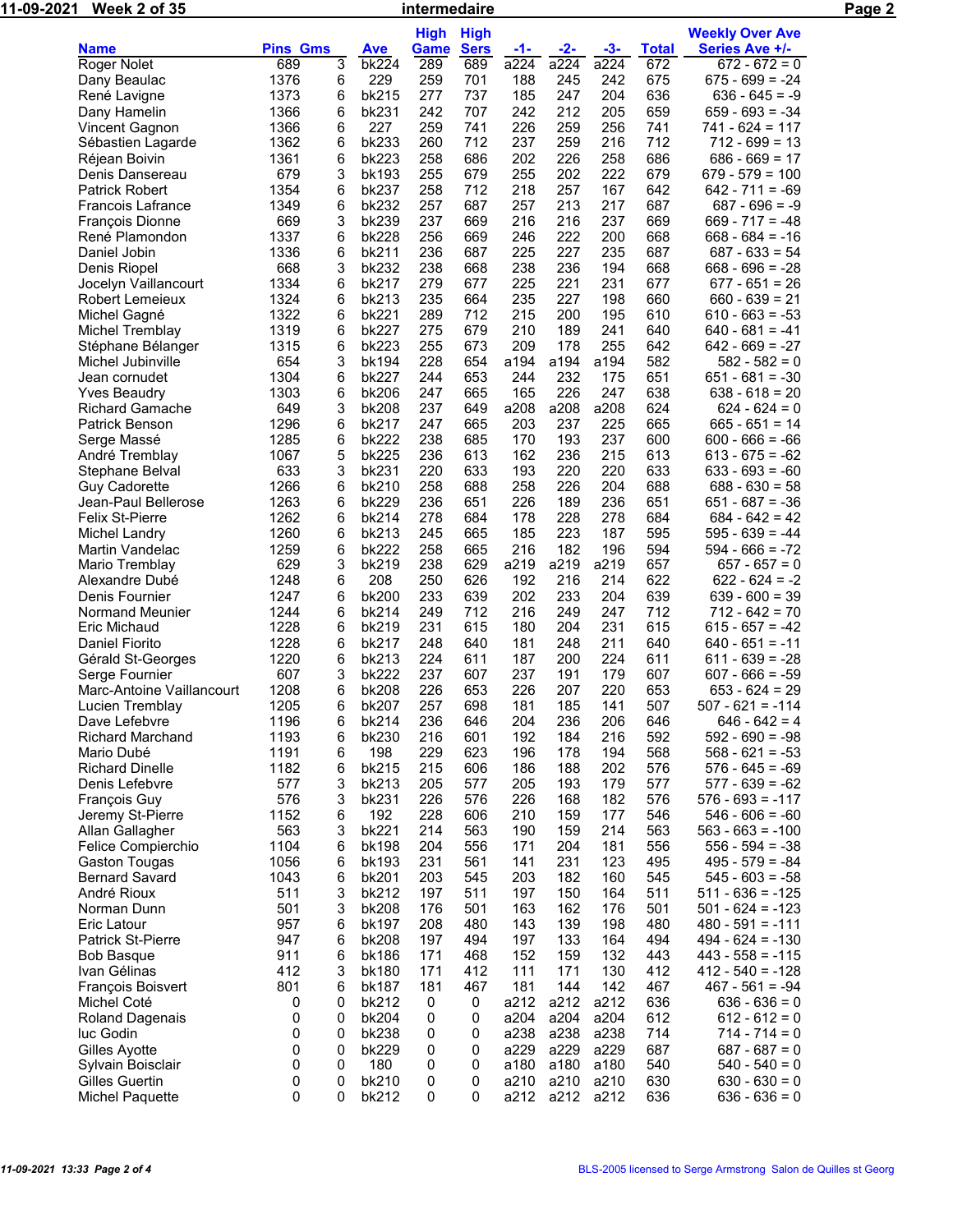| 11-09-2021             |                          |                 | Page 3       |              |             |             |                  |       |       |              |                        |  |
|------------------------|--------------------------|-----------------|--------------|--------------|-------------|-------------|------------------|-------|-------|--------------|------------------------|--|
|                        |                          |                 |              |              | High        | <b>High</b> |                  |       |       |              | <b>Weekly Over Ave</b> |  |
|                        | <b>Name</b>              | <b>Pins Gms</b> |              | <b>Ave</b>   | Game        | <b>Sers</b> | -1-              | -2-   | -3-   | <b>Total</b> | Series Ave +/-         |  |
|                        | <b>Bryan Bellemare</b>   | $\mathbf{0}$    | $\mathbf{0}$ | <b>bk206</b> | $\Omega$    | 0           | a206             | a206  | a206  | 618          | $618 - 618 = 0$        |  |
| ngan i<br><b>Women</b> |                          |                 |              |              |             |             |                  |       |       |              |                        |  |
|                        |                          |                 |              |              | <b>High</b> | <b>High</b> |                  |       |       |              | <b>Weekly Over Ave</b> |  |
|                        | <b>Name</b>              | <b>Pins Gms</b> |              | <b>Ave</b>   | Game        | <b>Sers</b> | $-1-$            | $-2-$ | $-3-$ | <b>Total</b> | Series Ave +/-         |  |
|                        | <b>Isabelle Michaud</b>  | 1396            | 6            | bk236        | 266         | 718         | $\overline{205}$ | 266   | 247   | 718          | $718 - 708 = 10$       |  |
|                        | Véronique Dansereau      | 1323            | 6            | bk231        | 279         | 719         | 223              | 168   | 213   | 604          | $604 - 693 = -89$      |  |
|                        | Diane Lamontagne         | 1298            | 6            | bk204        | 238         | 673         | 233              | 238   | 202   | 673          | $673 - 612 = 61$       |  |
|                        | Diane Cloutier           | 1261            | 6            | bk220        | 261         | 636         | 195              | 169   | 261   | 625          | $625 - 660 = -35$      |  |
|                        | Manon St-Cyr             | 1257            | 6            | bk213        | 278         | 639         | 223              | 225   | 170   | 618          | $618 - 639 = -21$      |  |
|                        | Linda Blanchette         | 1253            | 6            | bk212        | 236         | 631         | 223              | 190   | 209   | 622          | $622 - 636 = -14$      |  |
|                        | Manon Normandin          | 1244            | 6            | bk210        | 246         | 682         | 212              | 246   | 224   | 682          | $682 - 630 = 52$       |  |
|                        | Debbie Beers             | 1031            | 5            | <b>bk225</b> | 227         | 655         | 213              | 227   | 215   | 655          | $655 - 675 = -20$      |  |
|                        | Denise Lapointe          | 605             | 3            | <b>bk232</b> | 234         | 605         | 184              | 234   | 187   | 605          | $605 - 696 = -91$      |  |
|                        | Julie Meunier            | 1198            | 6            | bk212        | 219         | 618         | 209              | 194   | 215   | 618          | $618 - 636 = -18$      |  |
|                        | Rejeanne Cyr             | 1198            | 6            | bk197        | 226         | 605         | 200              | 213   | 180   | 593          | $593 - 591 = 2$        |  |
|                        | Marie-Andrée Poirier     | 587             | 3            | <b>bk206</b> | 199         | 587         | a206             | a206  | a206  | 618          | $618 - 618 = 0$        |  |
|                        | Linda McGraw             | 1155            | 6            | bk216        | 233         | 632         | 212              | 187   | 233   | 632          | $632 - 648 = -16$      |  |
|                        | <b>Francine Viau</b>     | 1149            | 6            | bk207        | 225         | 583         | 155              | 186   | 225   | 566          | $566 - 621 = -55$      |  |
|                        | <b>Emilie Cloutier</b>   | 1145            | 6            | bk186        | 241         | 592         | 179              | 229   | 145   | 553          | $553 - 558 = -5$       |  |
|                        | <b>Chantal Bourgault</b> | 1112            | 6            | bk216        | 248         | 559         | 209              | 183   | 161   | 553          | $553 - 648 = -95$      |  |
|                        | Lori-Anne Latour         | 1110            | 6            | bk221        | 209         | 556         | 180              | 209   | 167   | 556          | $556 - 663 = -107$     |  |
|                        | <b>Chantal Rose</b>      | 1083            | 6            | bk202        | 224         | 563         | 184              | 177   | 159   | 520          | $520 - 606 = -86$      |  |
|                        | Lyne Tremblay            | 1078            | 6            | bk233        | 211         | 547         | 189              | 168   | 174   | 531          | $531 - 699 = -168$     |  |
|                        | Doreen Dubé              | 1050            | 6            | bk212        | 209         | 526         | 131              | 186   | 209   | 526          | $526 - 636 = -110$     |  |
|                        | Lucie St-Georges         | 1029            | 6            | 171          | 208         | 578         | 179              | 142   | 130   | 451          | $451 - 576 = -125$     |  |
|                        | <b>Francine Germain</b>  | 999             | 6            | bk203        | 184         | 518         | 162              | 172   | 184   | 518          | $518 - 609 = -91$      |  |
|                        | Denise Brulé             | 993             | 6            | bk203        | 202         | 506         | 134              | 170   | 202   | 506          | $506 - 609 = -103$     |  |
|                        | Micheline Bélanger       | 982             | 6            | bk187        | 187         | 503         | 159              | 159   | 185   | 503          | $503 - 561 = -58$      |  |
|                        | Julie Tremblay           | 330             | 3            | bk178        | 119         | 330         | 116              | 119   | 95    | 330          | $330 - 534 = -204$     |  |
|                        | Johanne Brisson          | 321             | 3            | bk166        | 109         | 321         | 103              | 109   | 109   | 321          | $321 - 498 = -177$     |  |
|                        | Catherine Raymond        | 0               | 0            | bk192        | 0           | 0           | a192             | a192  | a192  | 576          | $576 - 576 = 0$        |  |